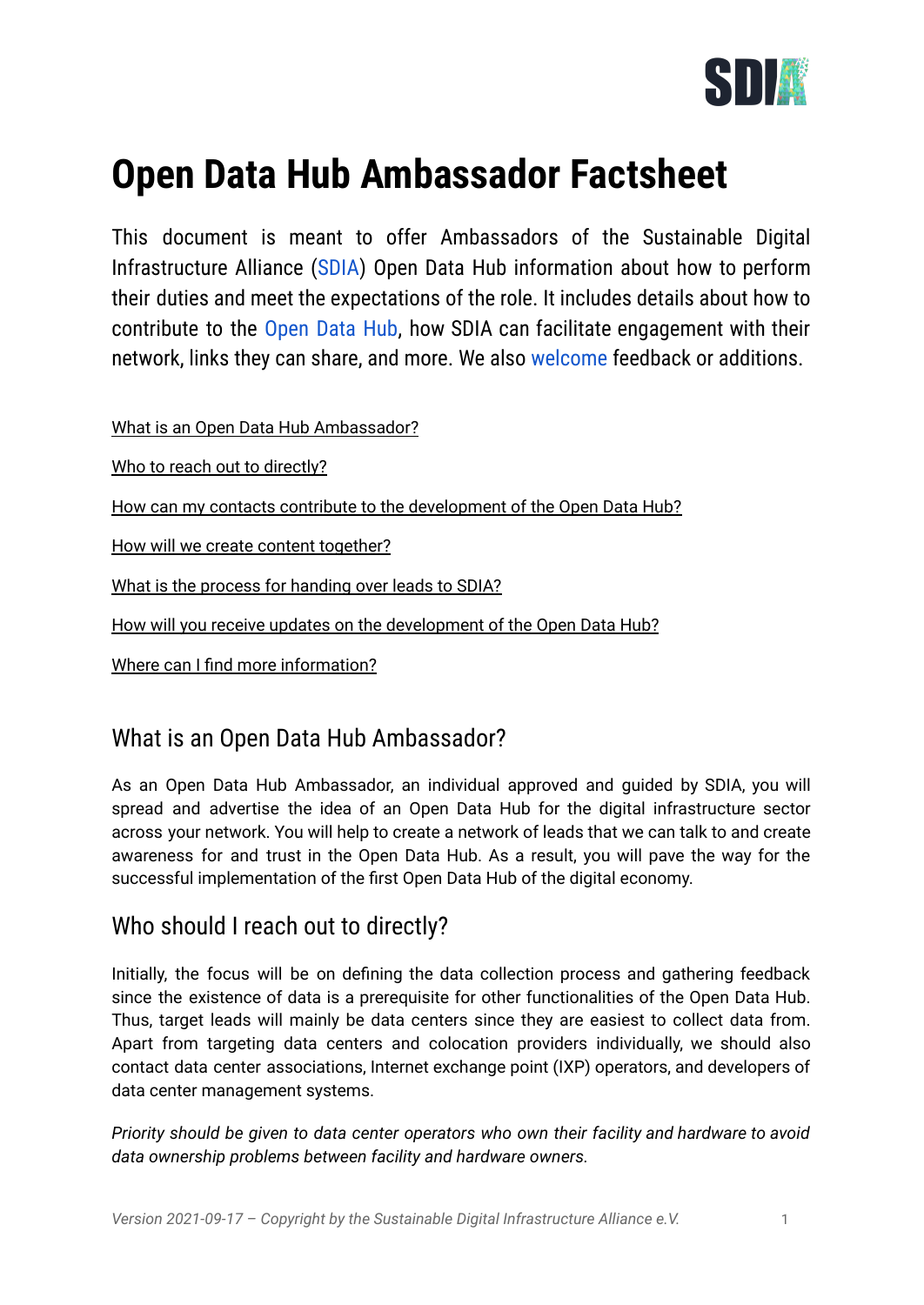

# <span id="page-1-0"></span>How can my contacts contribute to the development of the Open Data Hub?

These identified companies will be given the opportunity to sponsor the Open Data Hub, which will make them visionaries in the industry. Additionally, they can also become Launch Partners and join our Steering Group where we address critical questions that come up during the development process.

#### <span id="page-1-1"></span>How will we create content together?

Now that you are an Ambassador for the Open Data Hub, we will discuss how we can collaborate and create value for your and our network in a small onboarding session. Based on this discussion, we will have different opportunities to tell the world about the Open Data Hub.

— *Interviews*

The aim of the interviews are to ask questions that explore why the Open Data Hub is critical, especially in reference to how it will benefit the industry. The interviews can be created in different formats as well (e.g., written, recorded, live as a podcast, etc.).

— *Short videos*

The short videos are expected to be 2-3 minutes long. You will explain why you support the Open Data Hub and why it is important to support it.

— *Around the Alliance on Linkedin Live*

The Linkedin Live sessions are an alternative to interviews. The live sessions allow for interaction between you and the participants. The audience will be able to ask questions in real time, and we will be able to answer them directly.

— *Direct emails*

You can also leverage your network and approach some of your contacts directly. This is the simplest way to spread the message, however, it is also the most ineffective since it is so limited.

— *Content pieces on our blog, Linkedin, and/or Twitter*

The SDIA will support the Ambassadors on these kinds of content ideas, providing pre-written articles and questions for the interviews.